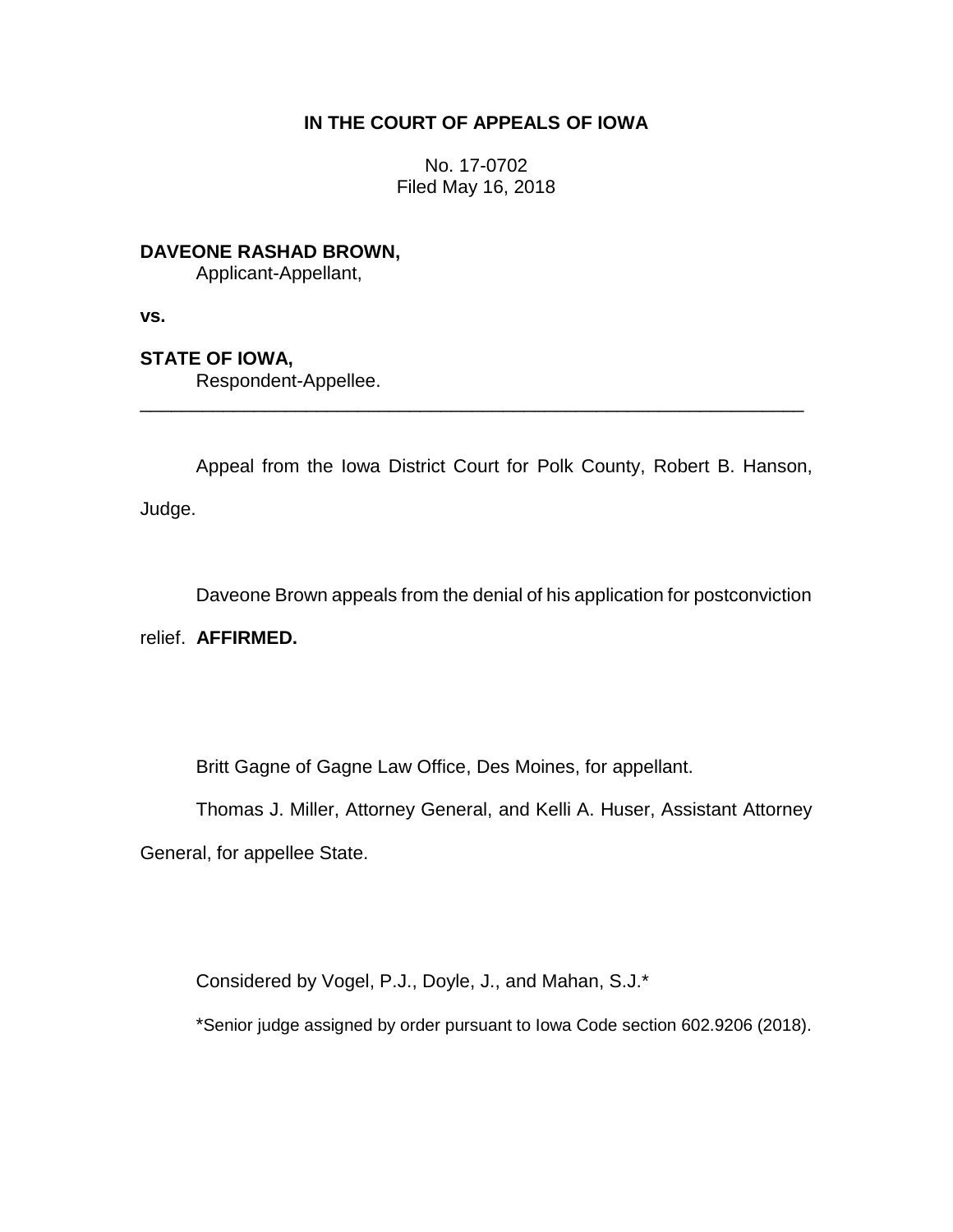## **MAHAN, Senior Judge.**

Daveone Brown was convicted of second-degree robbery for taking \$1277 from the victim while his codefendant threatened the victim. On appeal, we found substantial evidence supported the conviction. *State v. Brown*, No. 14-0055, 2015 WL 2393440, at \*2 (Iowa Ct. App. May 20, 2015) (noting the victim "reported Brown and Andrew Buchanan had robbed her of \$1277" and "stated a gun was held to her head and one of the men threatened to kill her if she called the police," and citing the opinion regarding Brown's codefendant, *State v. Buchanan*, No. 13-1999, 2015 WL 162028, at \*2 (Iowa Ct. App. Jan. 14, 2015), which stated "the evidence at trial shows [the victim] told two officers responding to her call that Buchanan held a gun to her head and said, 'This is a stickup, Bitch,' while Brown took her money").

Brown thereafter filed this application for postconviction relief (PCR), contending, in part, trial counsel was ineffective in failing to request a jury instruction defining theft. The district court denied the application, and Brown now appeals.

"Generally, an appeal from a denial of an application for postconviction relief is reviewed for correction of errors at law." *Perez v. State*, 816 N.W.2d 354, 356 (Iowa 2012) (citation omitted). However, claims of a constitutional nature, such as claims of ineffective assistance of counsel, are reviewed de novo. *Ledezma v. State*, 626 N.W.2d 134, 141 (Iowa 2001).

To prevail on a claim of ineffective assistance of counsel, the applicant must demonstrate both ineffective assistance and prejudice. Both elements must be proven by a preponderance of the evidence. However, both elements do not always need to be addressed. If the claim lacks prejudice, it can be decided on that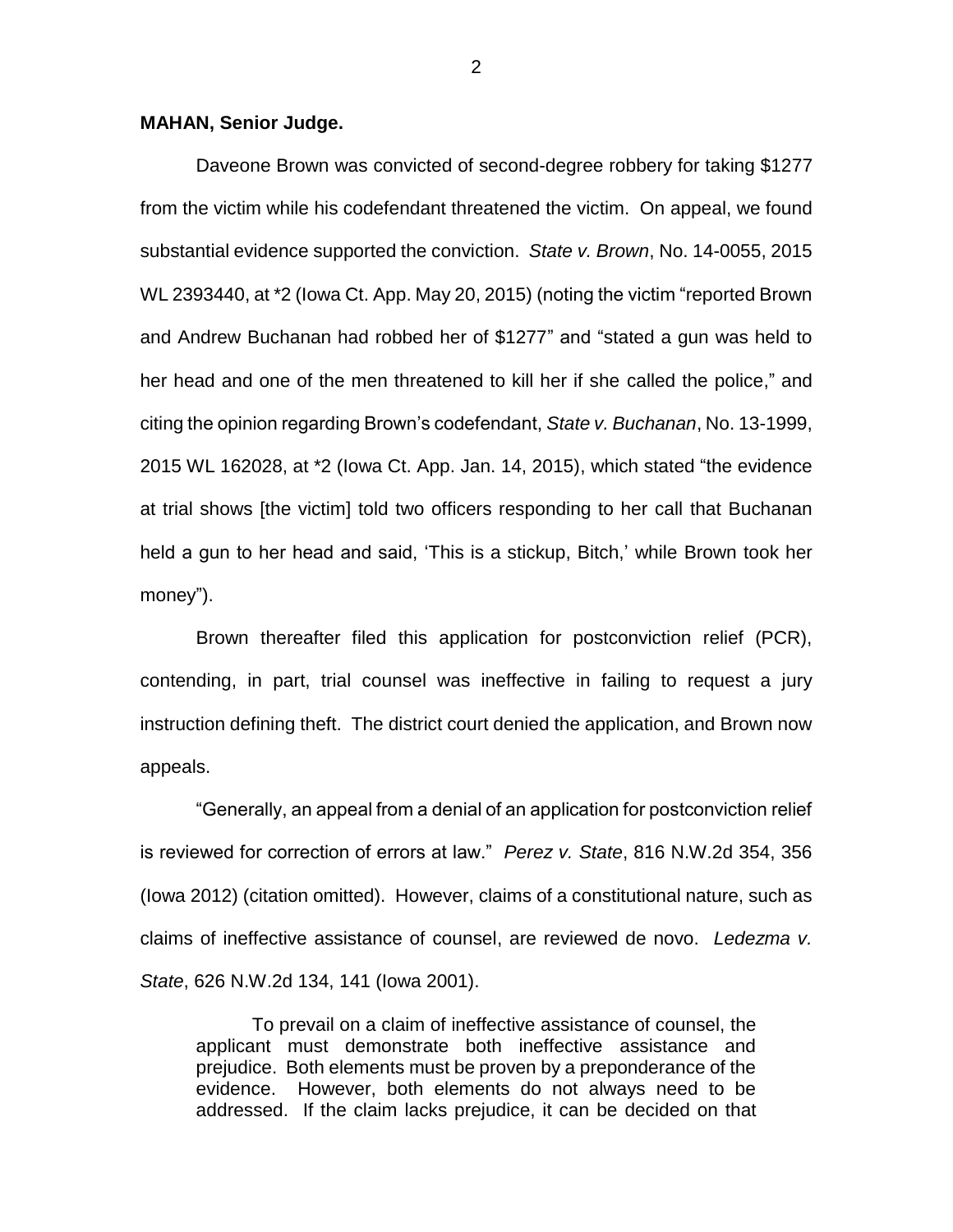ground alone without deciding whether the attorney performed deficiently.

*Id.* at 142 (citations omitted). To establish prejudice, the applicant must

affirmatively prove "that there is a reasonable probability that, but for counsel's

unprofessional errors, the result of the proceeding would have been different."

*Lamasters v. State*, 821 N.W.2d 856, 866 (Iowa 2012) (citation omitted).

Brown was charged with first-degree robbery. At trial, the jury was

instructed:

The State must prove all of the following elements of robbery in the first degree as to defendant Daveone Rashad Brown:

(1) On or about the 28th day of January, 2013, the defendant Daveone Rashad Brown, or someone he aided and abetted, had the specific intent to commit a theft.

(2) To carry out his intention or to assist him in escaping from the scene, the defendant or someone he aided and abetted:

(a) Committed an assault upon [the victim] and/or

(b) Threatened [the victim] with, and/or purposely put [the victim] in fear of immediate serious injury.

(3) The defendant, Daveone Rashad Brown or someone he aided and abetted, was armed with a dangerous weapon.

If the State has proved all of the elements, the defendant, Daveone Rashad Brown is guilty of robbery in the first degree. If the State has proved only elements 1 and 2, but not 3, the defendant Daveone Rashad Brown is guilty of robbery in the second degree. If the State has proved only element number 2, the defendant, Daveone Rashad Brown is guilty of assault. If the State has failed to prove any of the above elements, the defendant, Daveone Rashad Brown is not guilty.

Brown contends trial counsel was ineffective in failing to request an instruction defining theft. The PCR court noted the jury was properly instructed on

the elements of robbery, which includes the "intent to commit a theft." *See State* 

*v. Rich*, 305 N.W.2d 739, 746 (Iowa 1981) ("To commit robbery one need only

have the intent to commit theft; there is no requirement that theft actually be

committed."). The PCR court reasoned, "The theft involved in this case is the